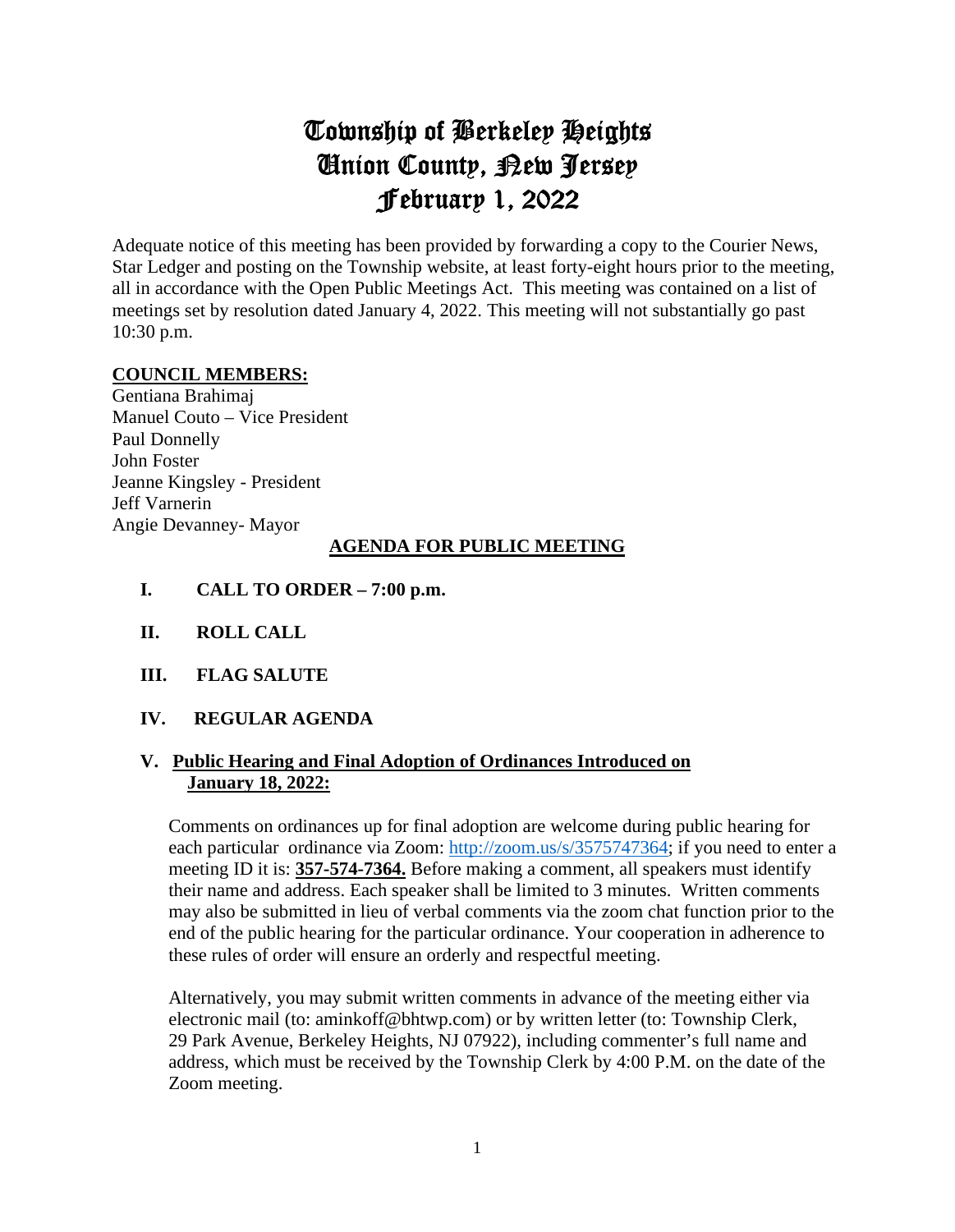### **"ORDINANCE OF THE TOWNSHIP OF BERKELEY HEIGHTS, COUNTY OF UNION, NEW JERSEY MAKING THE PROVISIONS OF SUBTITLE 1 OF TITLE 39 OF THE REVISED STATUTES OF NEW JERSEY APPLICABLE."**

### **VI. HEARING ON AGENDA ITEMS ONLY:**

Comments are welcome during this portion of the meeting via Zoom: [http://zoom.us/s/3575747364;](http://zoom.us/s/3575747364) if you need to enter a meeting ID it is: **357-574-7364.** Before making a comment, all speakers must identify their name and address. Each speaker is limited to 3 minutes. Written comments may also be submitted in lieu of verbal comments via the zoom chat function prior to the end of the hearing. Your cooperation in adherence to these rules of order will ensure an orderly and respectful meeting.

Alternatively, you may submit written comments in advance of the meeting either via electronic mail (to: aminkoff@bhtwp.com) or by written letter (to: Township Clerk, 29 Park Avenue, Berkeley Heights, NJ 07922), including commenter's full name and address, which must be received by the Township Clerk by 4:00 P.M. on the date of the Zoom meeting.

### **VII. NEW BUSINESS – RESOLUTIONS OFFICIAL ACTION WILL BE TAKEN ON THE FOLLOWING:**

1. Resolution approving Bill List dated February 1, 2022, in the amount of \$497,642.06.

### **PULLED:**

- 2. Resolution authorizing an amendment to the contract with Mast Construction Services, in Connection with the Municipal Complex Redevelopment Project.
- 3. Resolution authorizing an agreement between the Township and the City of Elizabeth to provide Sexually Transmitted Disease Services.
- 4. Resolution appointing Lauren Crane to the Communications Committee for a term to Expire on December 31, 2023.
- 5. Resolution appointing various members to the Truth, Community Healing, and Inclusion Committee.
- 6. Resolution authorizing the 2022 Berkeley Heights Downtown Summer Block Party, on Sunday, June 5, 2022, from 1:00 – 4:00 pm.
- 7. Resolution appointing Fire Inspectors to the Berkeley Heights Volunteer Fire Department.

### **VIII. TOWNSHIP COUNCIL REPORTS**

- **A. Gentiana Brahimaj**
- **B. Manuel Couto Vice President**
- **C. Paul Donnelly**
- **D. John Foster**
- **E. Jeanne Kingsley President**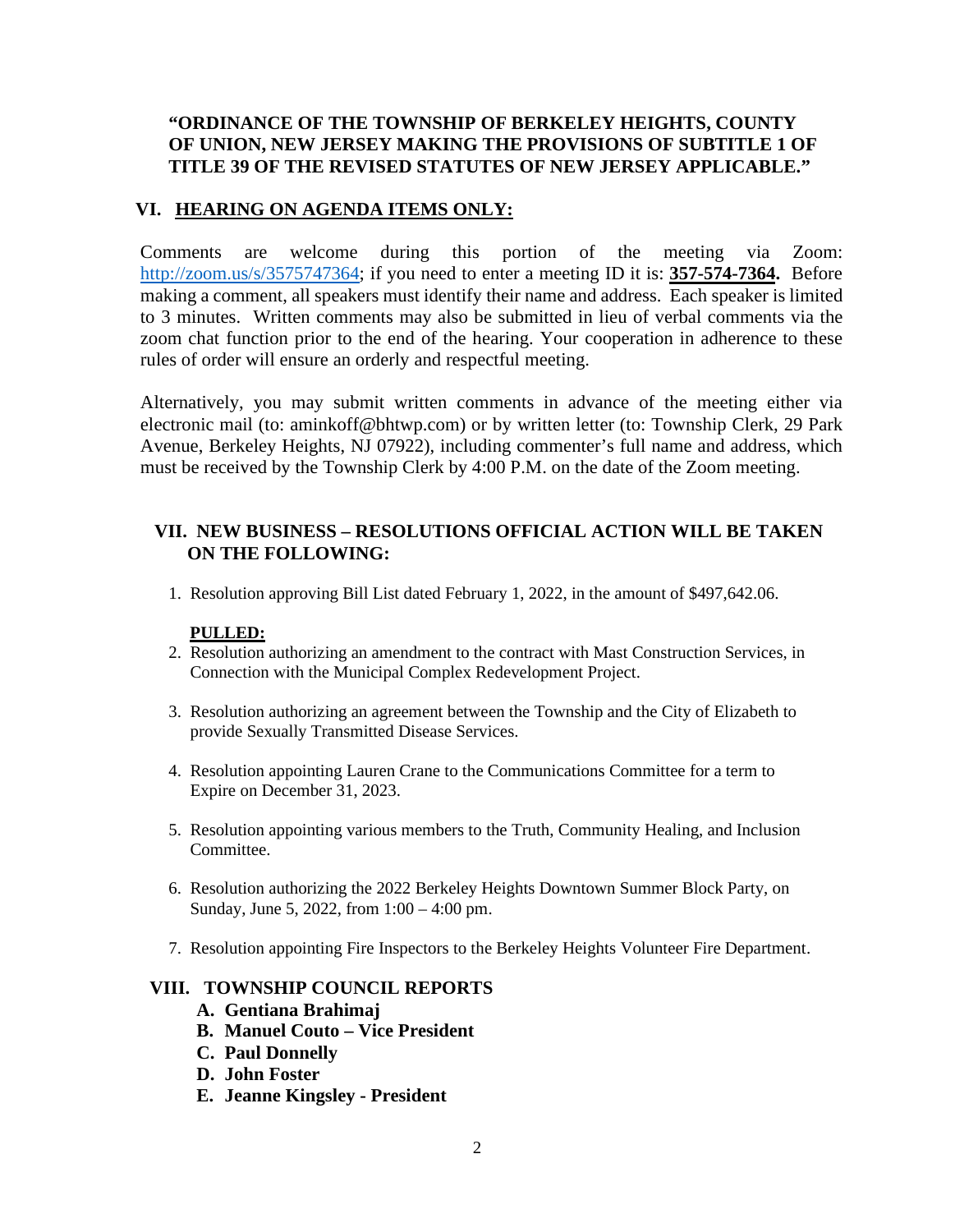### **F. Jeff Varnerin**

### **ADMINISTRATION REPORTS Mayor Devanney Township Administrator – Liza Viana**

### **IX. CITIZENS HEARING:**

 Comments are welcome during this portion of the meeting via Zoom: [http://zoom.us/s/3575747364;](http://zoom.us/s/3575747364) if you need to enter a meeting ID it is: **357-574-7364.** Before making a comment, all speakers must identify their name and address. Each speaker is limited to 3 minutes. Written comments may also be submitted in lieu of verbal comments via the zoom chat function prior to the end of the hearing. Your cooperation in adherence to these rules of order will ensure an orderly and respectful meeting.

Alternatively, you may submit written comments in advance of the meeting either via electronic mail (to: aminkoff@bhtwp.com) or by written letter (to: Township Clerk, 29 Park Avenue, Berkeley Heights, NJ 07922), including commenter's full name and address, which must be received by the Township Clerk by 4:00 P.M. on the date of the Zoom meeting.

### **X. EXECUTIVE SESSION –**

- **1. Attorney Client Privilege Municipal Complex**
- **2. Attorney Client Privilege DPW Contract Negotiations**
- **3. Attorney Client Privilege Sick time**
- **4. Attorney Client Privilege Warren Sewer Agreement**

### **XI. ADJOURNMENT**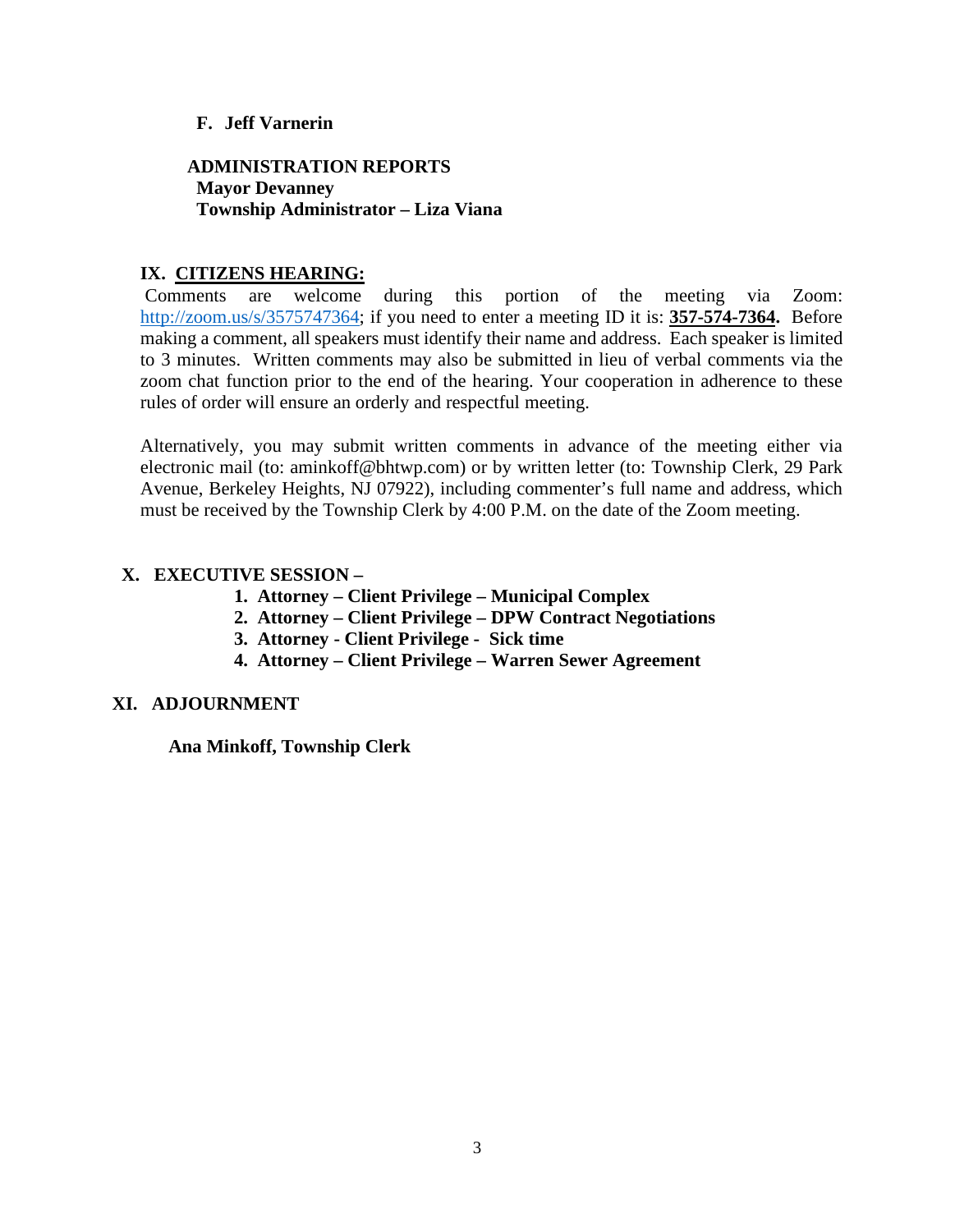Agenda Item  $\#$ 

### **TOWNSHIP OF BERKELEY HEIGHTS** UNION COUNTY, NEW JERSEY

### **RESOLUTION**

BE AND IT IS HEREBY RESOLVED by the Township Council of the Township of Berkeley Heights, County of Union, State of New Jersey, in meeting assembled, authorizes and directs the Township Treasurer to make payment of vouchers listed on the Bill List dated 02/01/2022, in the amount of \$497,642.06 such vouchers having been received by the Township Council, having been satisfied that appropriate procedure has been followed in the processing of said vouchers.

APPROVED this 1st day of February, 2022.

**ATTEST:**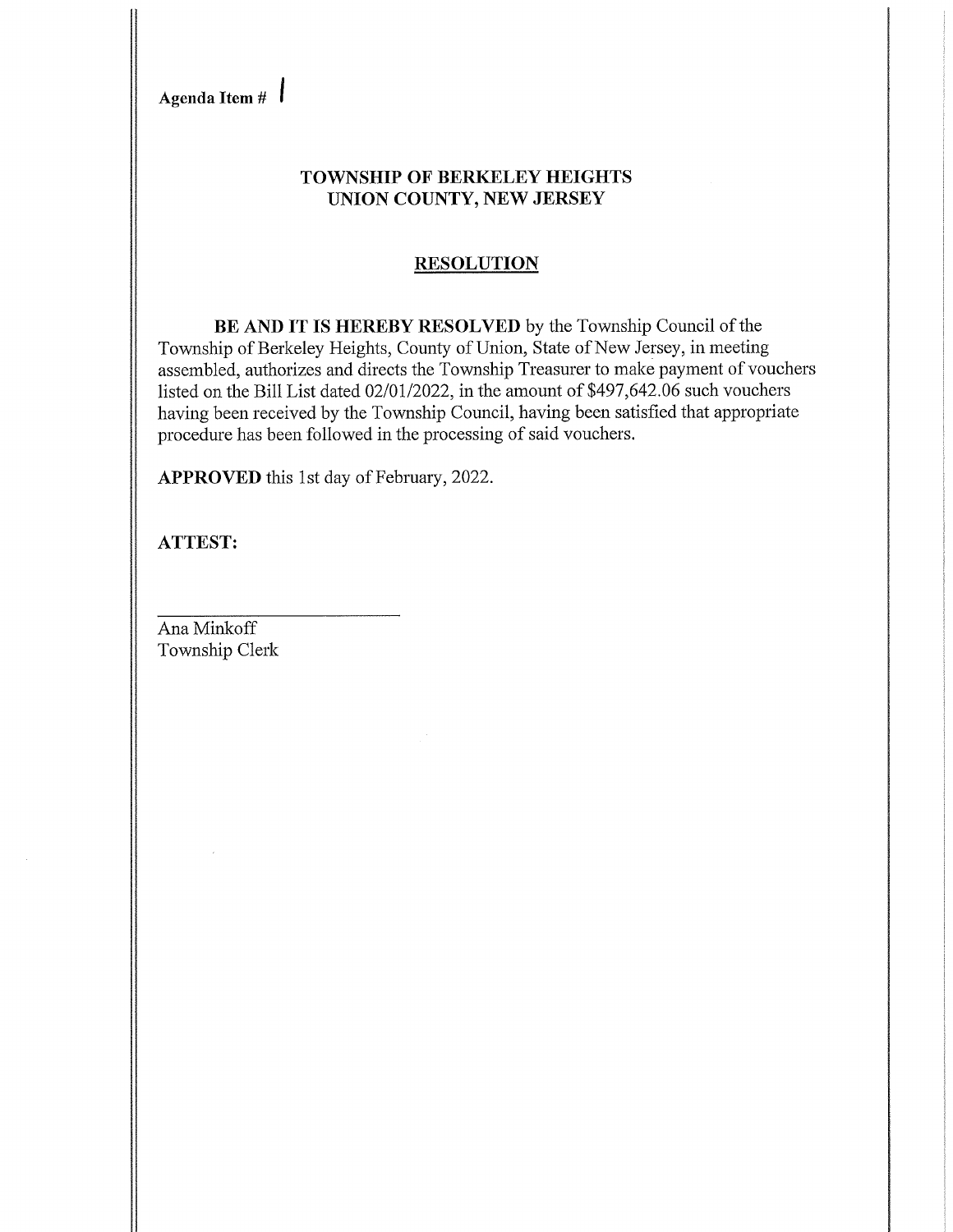### **RESOLUTION**

#### RESOLUTION OF THE TOWNSHIP OF BERKELEY HEIGHTS, IN THE UNION, **NEW JERSEY, AUTHORIZING** AN **COUNTY** OF AMENDMENT TO A CONTRACT WITH MAST CONSTRUCTION SERVICES, INC. IN CONNECTION WITH THE MUNICIPAL **COMPLEX REDEVELOPMENT PROJECT**

WHEREAS, on April 22, 2014, the Township Council of the Township of Berkeley Heights (the "Township Council") designated Block 608, Lots 1 and 4, and Block 504, Lots 5 and 6, as shown on the Tax Maps of the Township, including that portion of the Columbus Avenue right-of-way extending from the western limit of Block 504, Lot 6 to the New Jersey Transit property line to the north, and that portion of the Berkeley Avenue right-of-way extending from the New Jersey Transit boundary line to the north to the Park Avenue right-of-way to the south, all within the Township of Berkeley Heights (the "Redevelopment Area"), as a noncondemnation area in need of redevelopment in accordance with the Local Redevelopment and Housing Law, N.J.S.A. 40A:12A-1 et seq. (the "Redevelopment Law"); and

**WHEREAS**, on June 14, 2016 via the adoption of Ordinance 10-2016, the Township Council duly adopted a redevelopment plan for the Redevelopment Area entitled, "Municipal Complex Redevelopment Plan for the Township of Berkeley Heights", dated May 19, 2016 (as the same may be amended and supplemented from time to time, the "Redevelopment Plan"); and

WHEREAS, pursuant to the Redevelopment Plan, the Township has undertaken the planning, design and construction of a municipal complex (as described in detail in the Redevelopment Plan, the "Redevelopment Project")

WHEREAS, by resolution 161-2017, adopted on August 15, 2017, the Township awarded a contract pursuant to N.J.S.A. 40A:12A-8 to MAST Construction Services, Inc. ("MAST") for the provision of general construction/project management services for the Redevelopment Project for a fee not-to-exceed \$325,000, as amended by resolution of the Township Council; and

WHEREAS, pursuant to such resolution, the Township entered into a contract with MAST dated as of August 15, 2017 for the provision of general construction/project management services for the Redevelopment Project; and

**WHEREAS**, due to, among other things, unforeseen conditions within the Redevelopment Area, the Township desires to modify the contract with MAST to ensure that MAST can provide the aforementioned general construction, project management and project close-out services through December 31, 2022, and project close-out services thereafter until such project close-out work is complete; and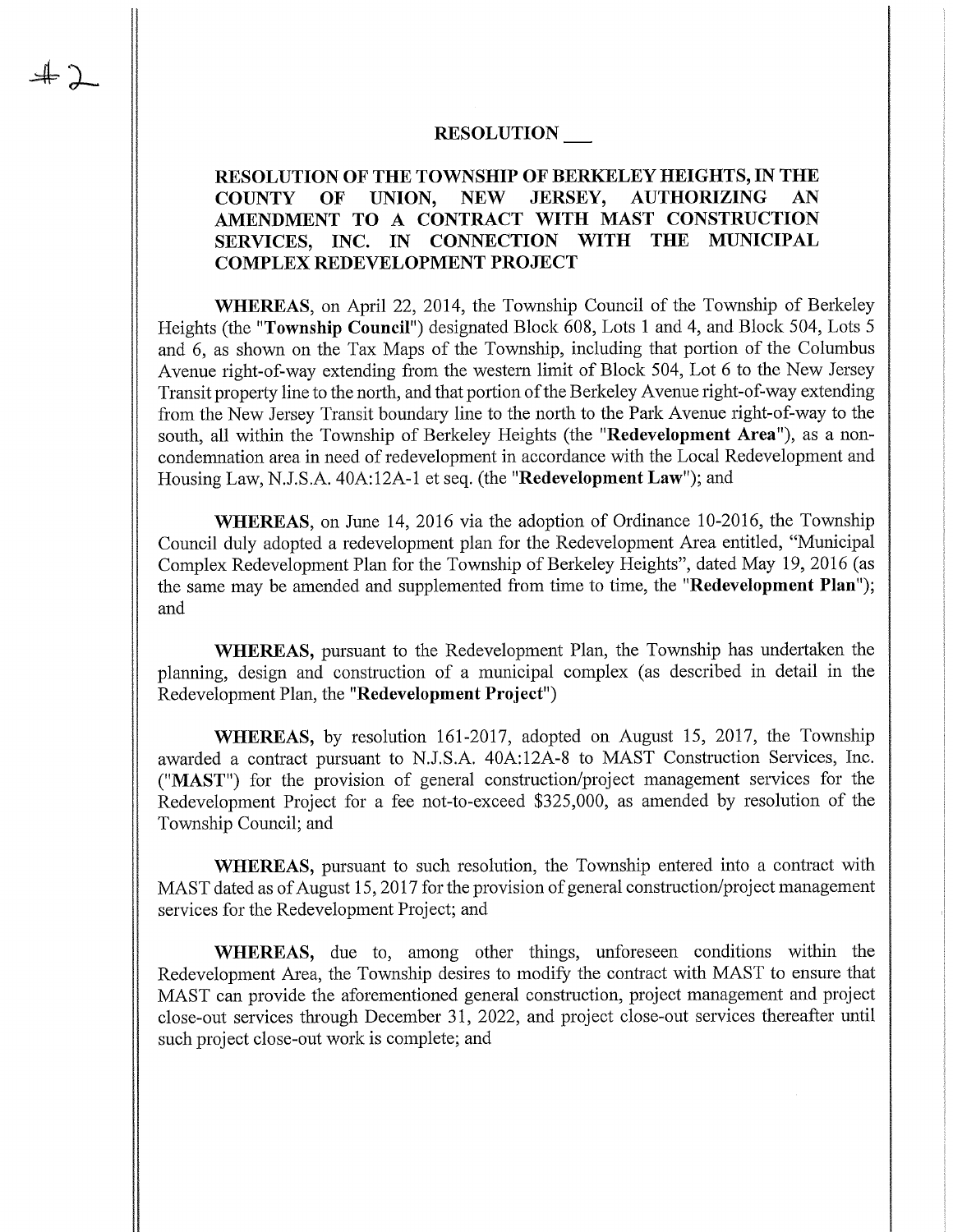WHEREAS, pursuant to N.J.S.A. 40A:12A-8(e) and N.J.S.A. 40A:12A-22(l), the Township may retain any consultant, planner, engineer, architect, manager or other agent or consultant necessary for carrying out the Redevelopment Project.

**NOW THEREFORE BE IT RESOLVED** by the Township Council of the Township of Berkeley Heights, in the County of Union, New Jersey, as follows:

The foregoing recitals are hereby incorporated by reference as if fully set Section 1. forth herein.

Section 2. The Mayor of the Township is hereby authorized and directed to execute a sixth amendment to the contract with MAST for the provision of general construction, project management and project close-out services for the Redevelopment Project for a fee of not-toexceed \$50,000.00 for a term through to December 31, 2022, and for the provision of project close-out services for the Redevelopment Project until such project close-out work is complete,

The Clerk of the Township is hereby authorized and directed to attest to Section 5. the signature of the Mayor on the Contract Extension authorized hereby, and thereafter to deliver a complete, execution copy of said Contract Extension to MAST.

Any work performed by MAST pursuant to the Contract Extension prior Section 6. to the date hereof, is hereby ratified, approved and confirmed.

Section 7. The Mayor, Clerk and Chief Financial Officer of the Township are each hereby authorized and directed to execute any agreement, document or certificate deemed necessary by such officer to effectuate the transactions contemplated by this resolution.

This resolution shall take effect immediately. Section 8.

Approved this 1st day of February, 2022.

Attest: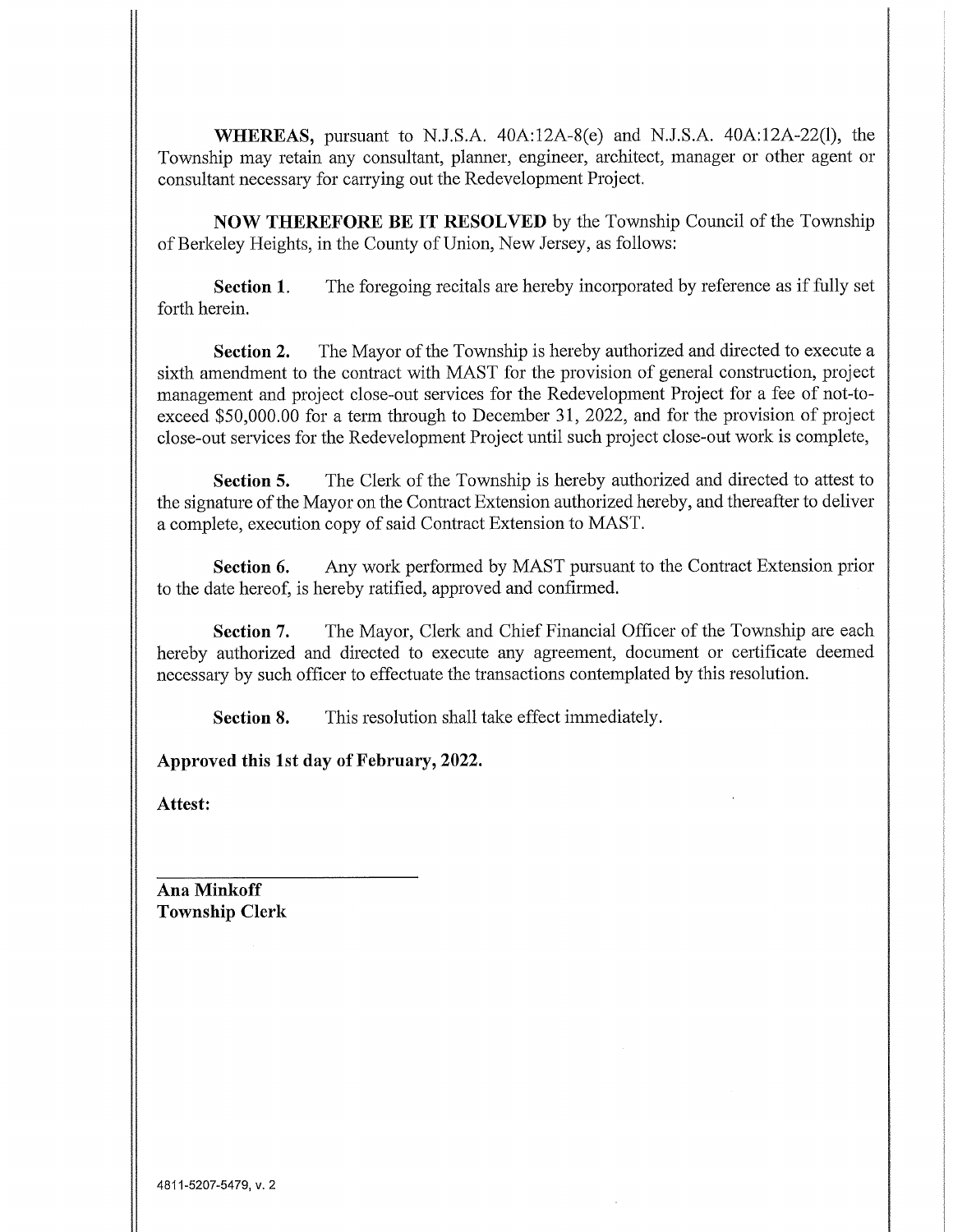### **CHIEF FINANCIAL OFFICER CERTIFICATION**

I certify there are sufficient legally appropriated funds for the amounts set forth in this resolution in Account  $\#C$ -04-20-110-201, and that these funds have not been certified as available for another pending contract.

EUGENIA POULOS CHIEF FINANCIAL OFFICER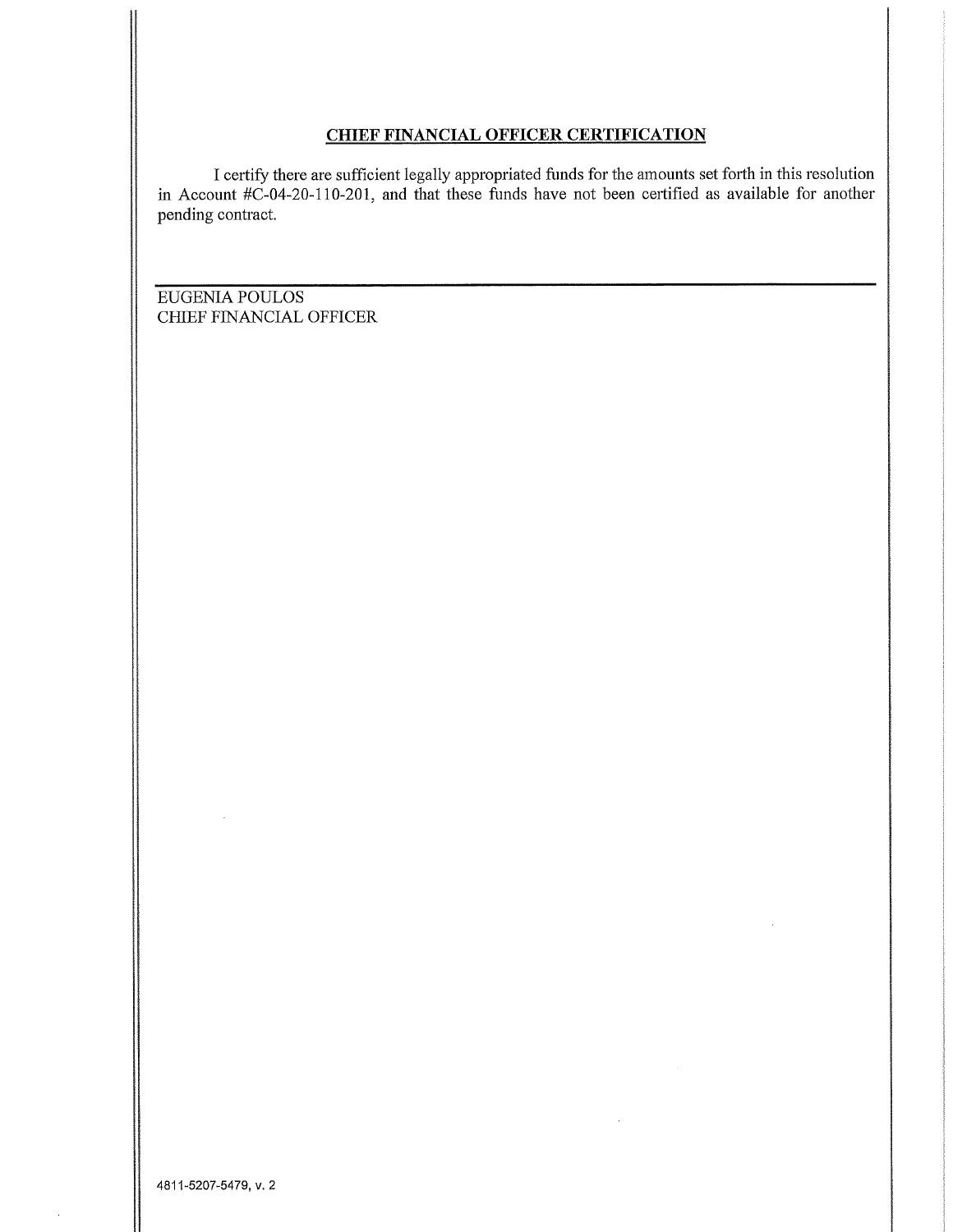## **TOWNSHIP OF BERKELEY HEIGTHS COUNTY OF UNION, NEW JERSEY**

### **RESOLUTION**

### **RESOLUTION ENTERING INTO AN INTERLOCAL SERVICES AGREEMENT** WITH THE CITY OF ELIZABETH, DEPARTMENT OF HEALTH AND HUMAN SERVICES, DIVISION OF HEALTH FOR SEXUALLY **TRANSMITTED DISEASE SERVICES**

- **WHEREAS,** the Township of Berkeley Heights is desirous in obtaining services from the City of Elizabeth for Sexually Transmitted Disease (STD) Services; and
- **WHEREAS**, said services are to include testing, reporting all cases to the Health Officer, and treatment, disease prevention, and counseling to all patients infected with STDs, at the Sexually Transmitted Disease Clinic; and
- WHEREAS, the City of Elizabeth, Department of Health and Human Services, is ready, willing and able to furnish said services; and
- WHEREAS, the City of Elizabeth, Department of Health and Human Services fee is \$175.00 per patient for services rendered at the Sexually Transmitted Disease (STD) clinic; and
- **WHEREAS,** the Sexually Transmitted Disease Services will be for a period of January 1, 2022 through December 31, 2022.

**NOW, THEREFORE, BE IT RESOLVED** by the Township of Berkeley Heights, County of Union, State of New Jersey, that the Mayor and Township Clerk are hereby authorized and directed to execute an agreement between the Township of Berkeley Heights and the City of Elizabeth to provide Sexually Transmitted Disease Services.

Approved this 1<sup>st</sup> day of February, 2022.

**ATTEST:** 

Ana Minkoff Township of Berkeley Heights

AR-91-18

City of Rahway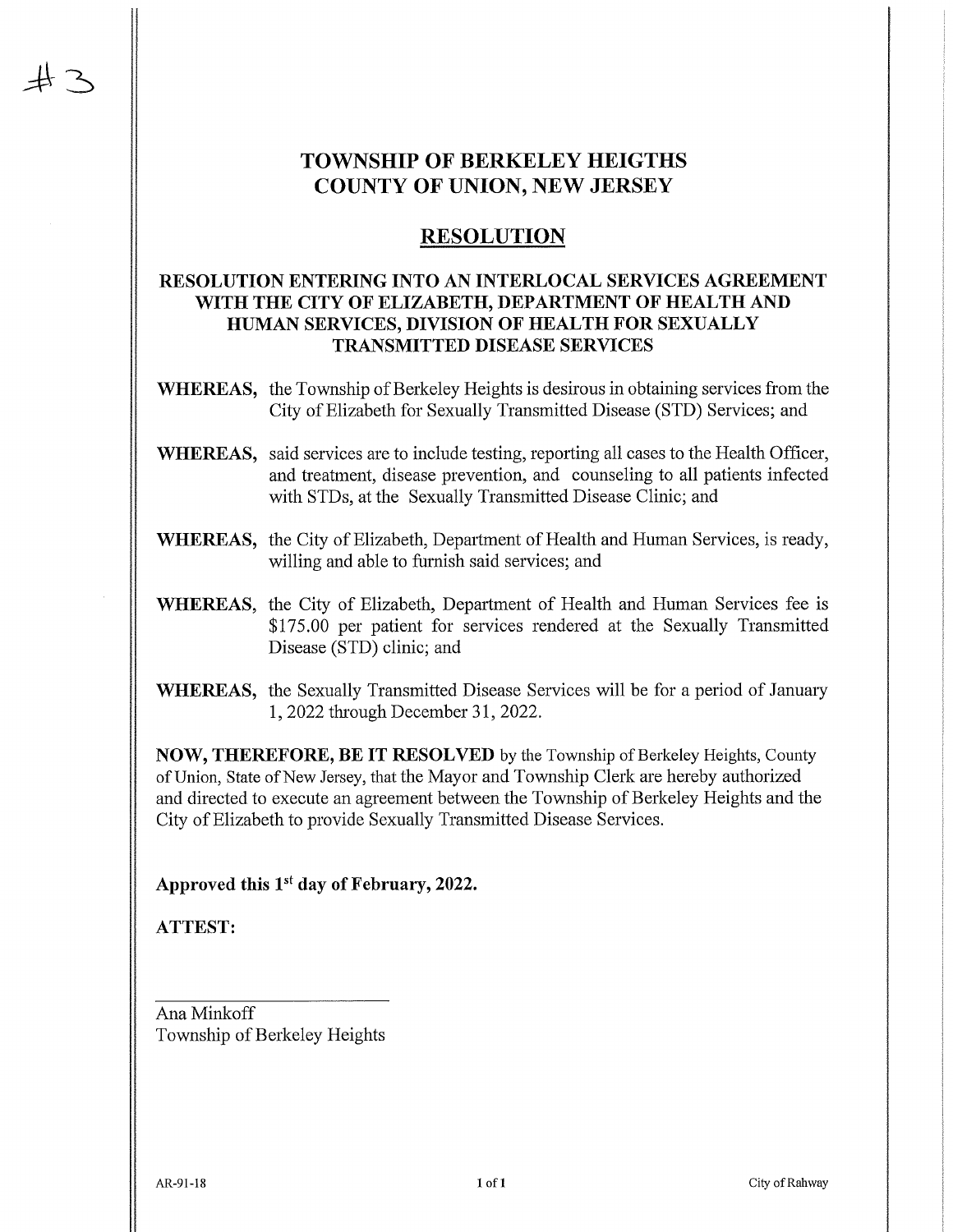| Agenda Item<br># |                                          |                                                                                                                                                                                                               |
|------------------|------------------------------------------|---------------------------------------------------------------------------------------------------------------------------------------------------------------------------------------------------------------|
|                  |                                          | <b>TOWNSHIP OF BERKELEY HEIGHTS</b><br>UNION COUNTY, NEW JERSEY                                                                                                                                               |
|                  |                                          | <b>RESOLUTION</b>                                                                                                                                                                                             |
|                  | Committee:                               | IT IS HEREBY RESOLVED by the Township Council of the<br>Township of Berkeley Heights, County of Union and State of New Jersey, in<br>meeting assembled, that the following be appointed to the Communications |
|                  | <b>COMMUNICATIONS COMMITTEE</b>          |                                                                                                                                                                                                               |
|                  | <b>Lauren Crane</b>                      | $(2)$ year term expires $12/31/2023$                                                                                                                                                                          |
|                  | APPROVED this 1st day of February, 2022. |                                                                                                                                                                                                               |
|                  | <b>ATTEST:</b>                           |                                                                                                                                                                                                               |
|                  | Ana Minkoff<br>Township Clerk            |                                                                                                                                                                                                               |
|                  |                                          |                                                                                                                                                                                                               |
|                  |                                          |                                                                                                                                                                                                               |
|                  |                                          |                                                                                                                                                                                                               |
|                  |                                          |                                                                                                                                                                                                               |
|                  |                                          |                                                                                                                                                                                                               |
|                  |                                          |                                                                                                                                                                                                               |

 $\bar{z}$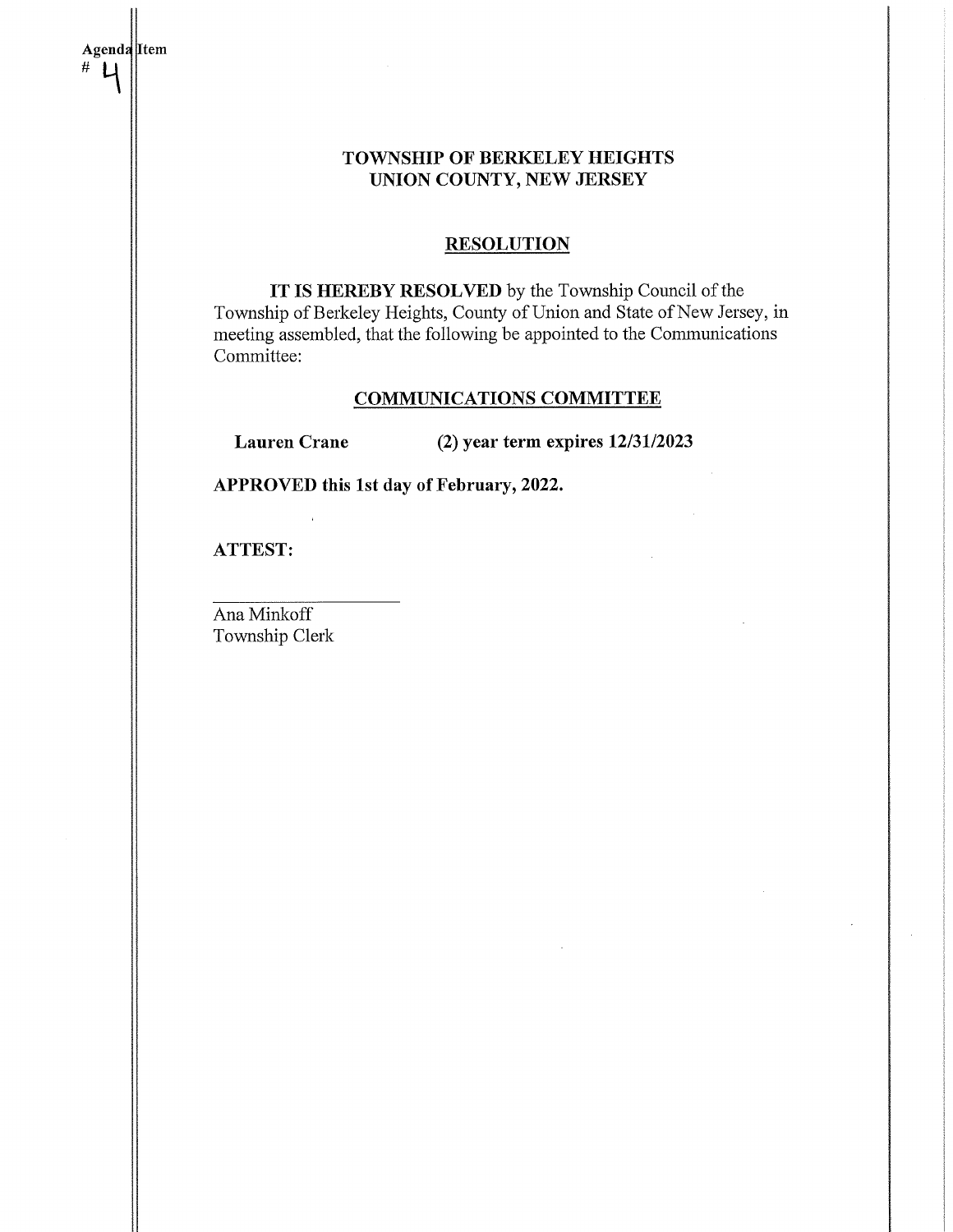### **TOWNSHIP OF BERKELEY HEIGHTS** UNION COUNTY, NEW JERSEY

### **RESOLUTION**

IT IS HEREBY RESOLVED by the Township Council of the Township of Berkeley Heights, County of Union and State of New Jersey, in meeting assembled, that the following be appointed to the Truth, Community Healing, and Inclusion Committee.

# TRUTH, COMMUNITY HEALING, AND INCLUSION COMMITTEE

Rev. Dr. Kamalesh Stephen **Nirit Rotenberg Joy Young** 

 $(1)$  year term expires  $12/31/2022$  $(3)$  year term expires  $12/31/2024$  $(1)$  year term expires  $12/31/2022$ 

APPROVED this 1st day of February, 2022.

**ATTEST:** 

Ana Minkoff Township Clerk

Agenda Item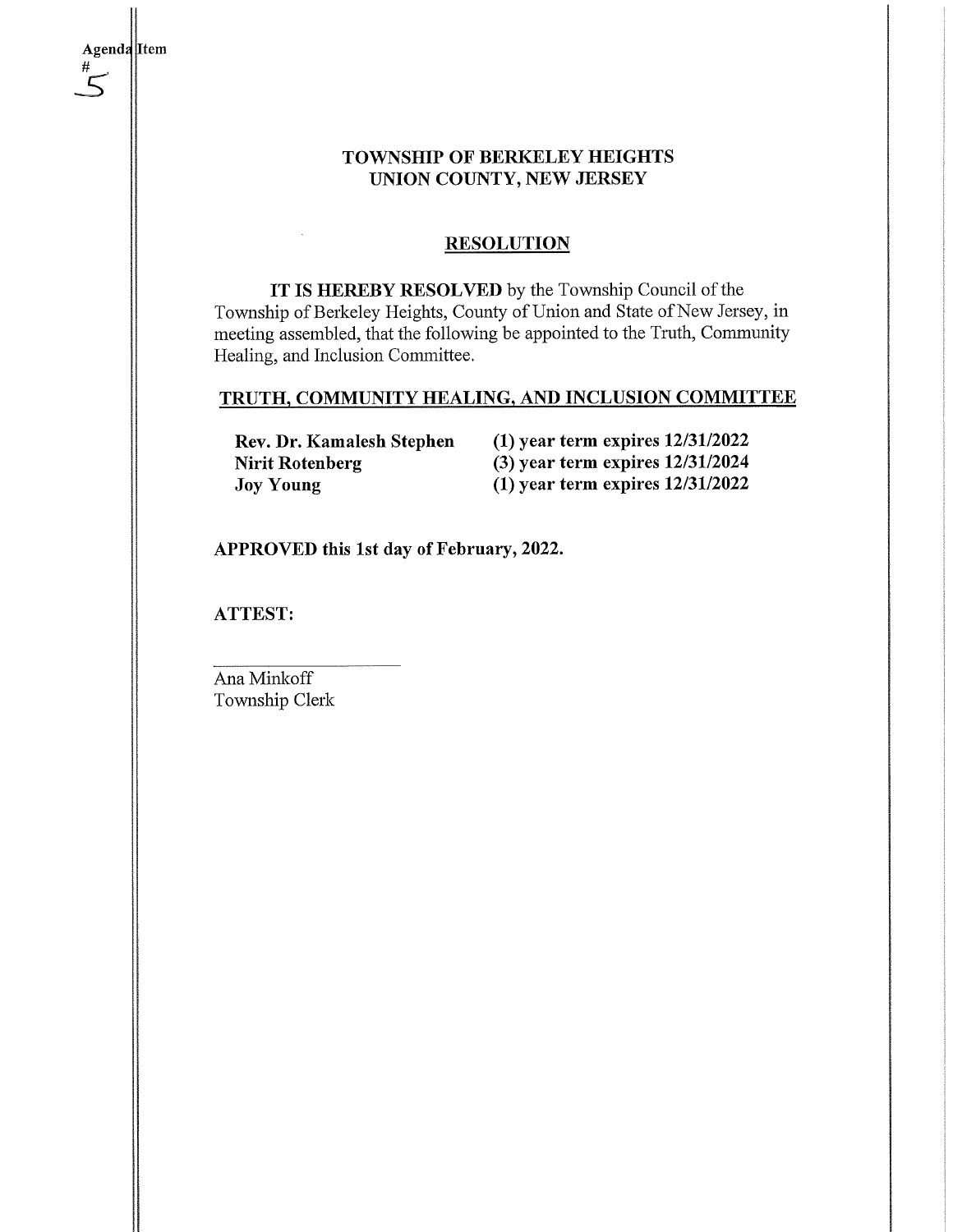### **TOWNSHIP OF BERKELEY HEIGHTS** UNION COUNTY, NEW JERSEY

### **RESOLUTION**

**WHEREAS**, the Berkeley Heights Business & Civic is requesting approval to organize the 2022 Berkeley Heights Downtown Summer Block Party on Sunday, June 5, 2022 from  $1:00 - 4:00$  pm, to be held at Springfield Avenue, running from Snyder Avenue to the intersection of Plainfield Avenue, and a request will be submitted to the County of Union for Springfield Avenue to be closed between Plainfield Avenue and Snyder Avenue from  $11:30$  am  $-5:00$  pm; and

WHEREAS, the Township Council believes that the event is in the best interest of the community.

NOW, THEREFORE BE IT RESOLVED that permission is hereby granted for the 2022 Berkeley Heights Downtown Summer Block Party on Sunday, June 5, 2022, from 1:00 p.m. to 4:00 p.m.

BE IT FURTHER RESOLVED that copies of this Resolution are to be forwarded to the Police Department, Fire Department, Rescue Squad, Union County, and the Public Works Department.

APPROVED this 1st day of February, 2022.

**ATTEST:**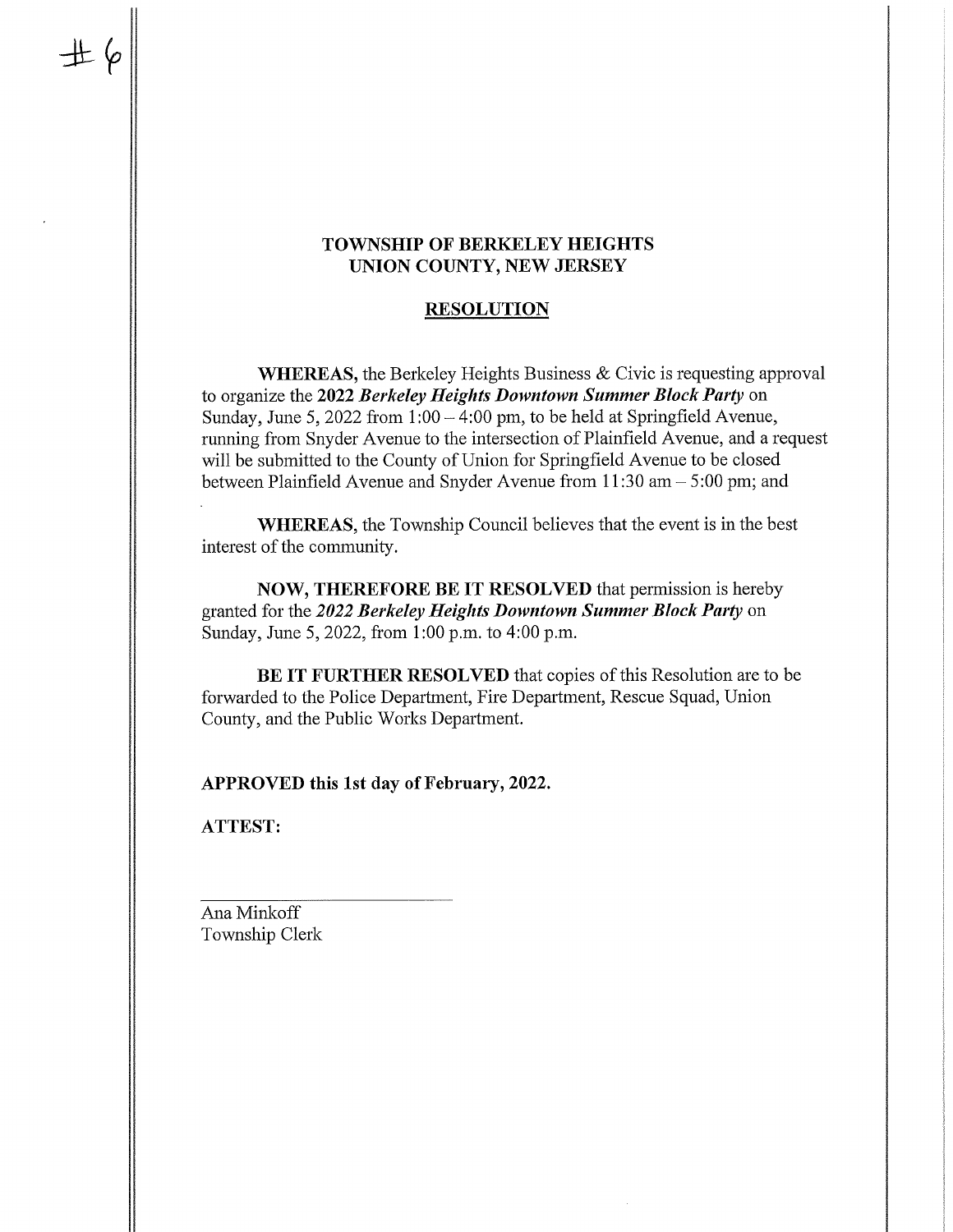### **TOWNSHIP OF BERKELEY HEIGHTS UNION COUNTY, NEW JERSEY**

### **RESOLUTION**

IT IS HEREBY RESOLVED by the Township Council of the Township of Berkeley Heights, County of Union and State of New Jersey, in meeting assembled, that the following be appointed as Fire Inspectors for a term to expire 12/31/2022.

### **Berkeley Heights Volunteer Fire Department Fire Inspectors**

Christopher Schaumberg **Brian Richards** 

12/31/2022 12/31/2022

APPROVED this 1st day of February 2022.

**ATTEST:** 

Agenda Item

 $#$